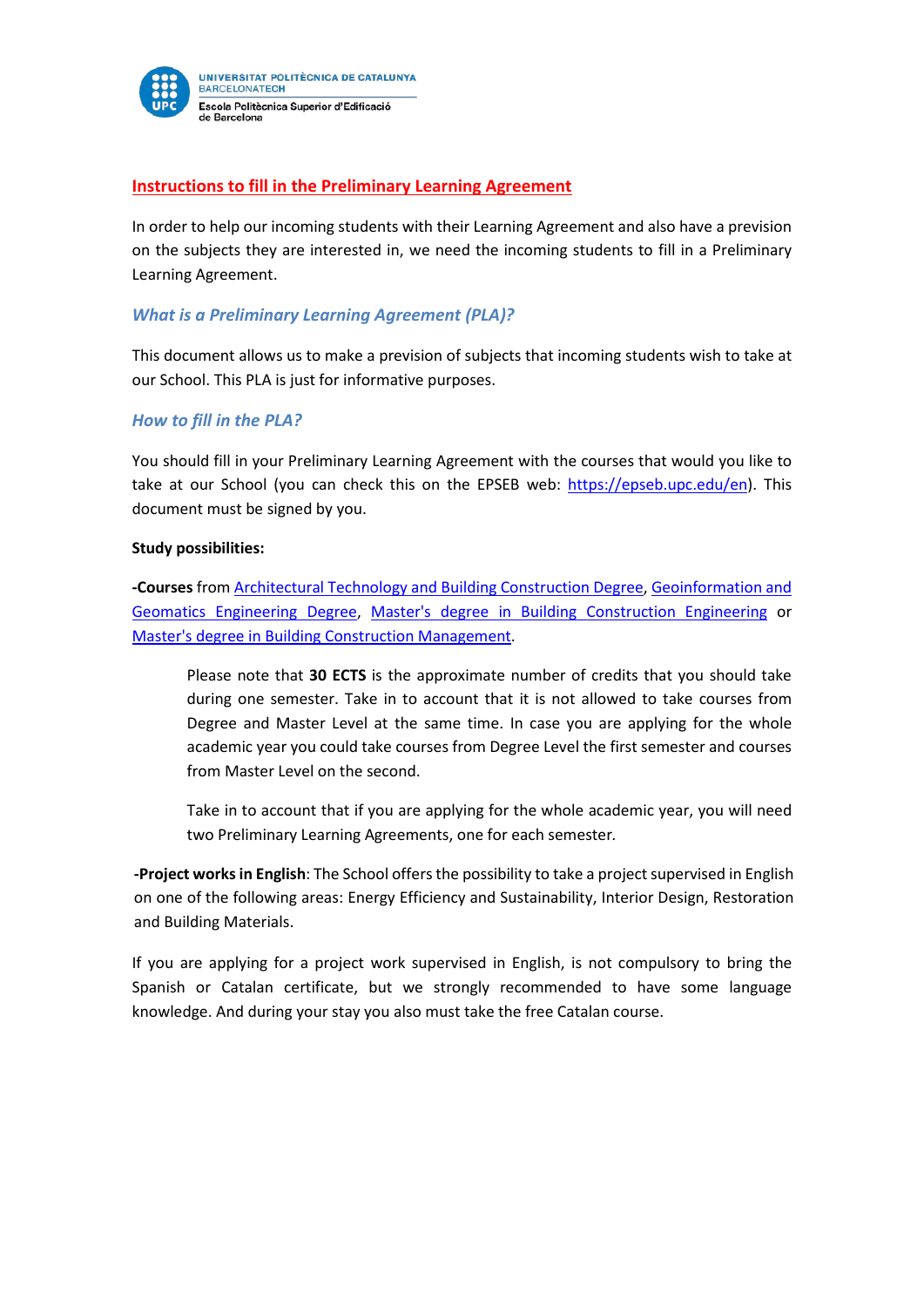

### *When do you have to send it?*

You must print the PLA and fill in with the courses that you want to take and send scanned with your application form to: mobstudents.epseb@upc.edu, before the deadline (**June 15** for the semester from September to January and **15 December**for the semester from February to June).

After reviewing the preliminary academic agreement, if everything is correct, we will notify you by e-mail so you can prepare the final document of academic agreement on the model of your university.